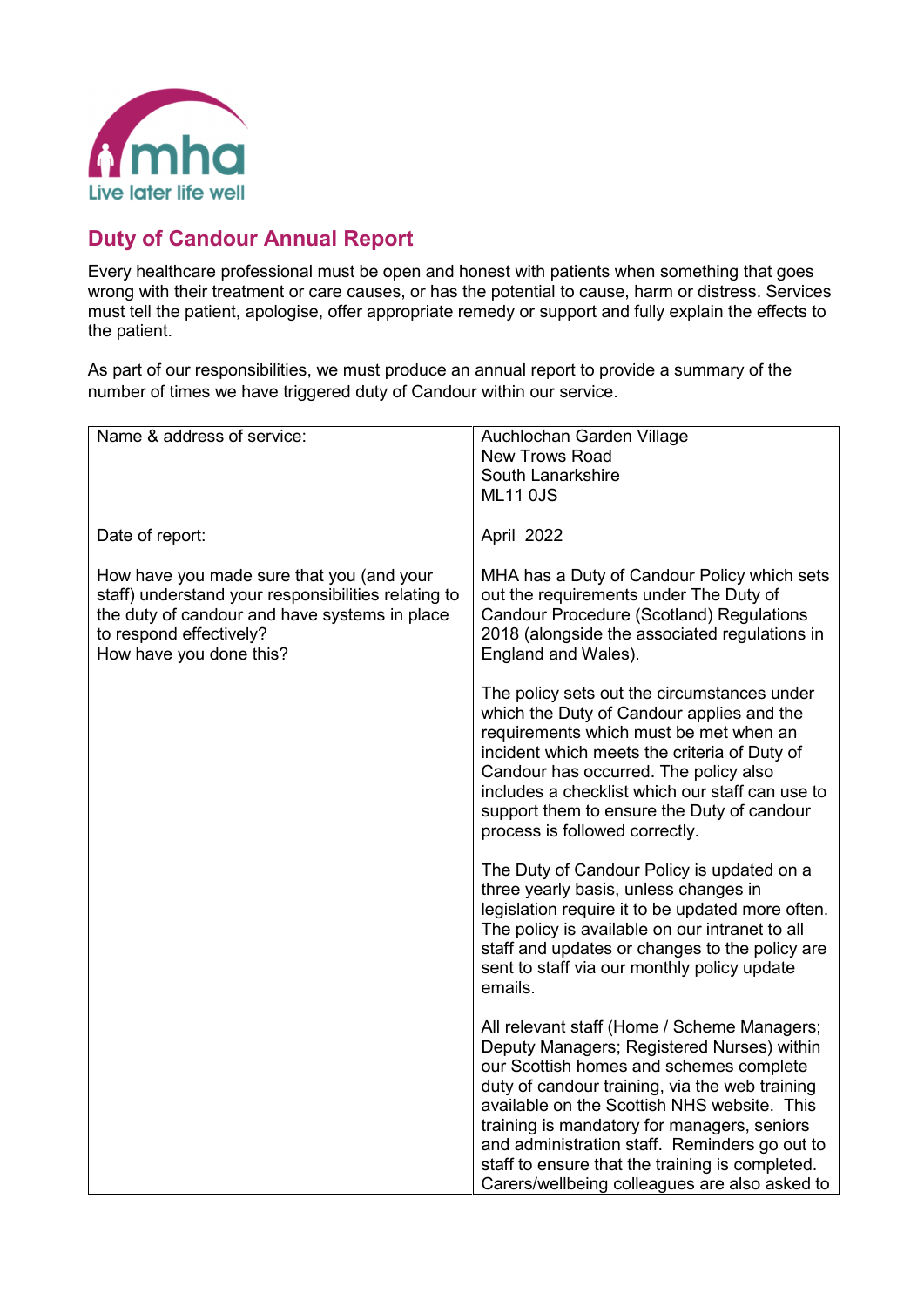|                                                                               | complete the training as part of their<br>development. |           |
|-------------------------------------------------------------------------------|--------------------------------------------------------|-----------|
| Do you have a Duty of Candour Policy or written<br>duty of candour procedure? | <b>YES</b>                                             | <b>NO</b> |

| How many times have you/your service implemented the duty of candour procedure this<br>financial year?                              |            |
|-------------------------------------------------------------------------------------------------------------------------------------|------------|
| Type of unexpected or unintended incidents<br>(not relating to the natural course of<br>someone's illness or underlying conditions) |            |
| A person died                                                                                                                       | <b>Nil</b> |
| A person incurred permanent lessening of<br>bodily, sensory,<br>motor, physiologic or intellectual functions                        | <b>Nil</b> |
| A person's treatment increased                                                                                                      | <b>Nil</b> |
| The structure of a person's body changed                                                                                            | <b>Nil</b> |
| A person's life expectancy shortened                                                                                                | <b>Nil</b> |
| A person's sensory, motor or intellectual<br>functions was impaired for 28 days or more                                             | <b>Nil</b> |
| A person experienced pain or psychological<br>harm for 28 days or more                                                              | <b>Nil</b> |
| A person needed health treatment in order<br>to prevent them dying                                                                  | <b>Nil</b> |
| A person needing health treatment in order<br>to prevent other injuries as listed above                                             | <b>Nil</b> |
| <b>Total</b>                                                                                                                        | <b>Nil</b> |

| Did the responsible person for triggering duty of<br>candour appropriately follow the procedure?<br>If not, did this result is any under or over<br>reporting of duty of candour? | As part of our review of incidents in order to<br>complete this report we identified no<br>reportable incidents which would meet the<br>criteria for Duty of Candour reporting, in line<br>with the fact that no such incidents had been<br>reported to the Care Inspectorate in the<br>period. |
|-----------------------------------------------------------------------------------------------------------------------------------------------------------------------------------|-------------------------------------------------------------------------------------------------------------------------------------------------------------------------------------------------------------------------------------------------------------------------------------------------|
| What lessons did you learn?                                                                                                                                                       | $n/a$ – no incidents of misreporting identified.                                                                                                                                                                                                                                                |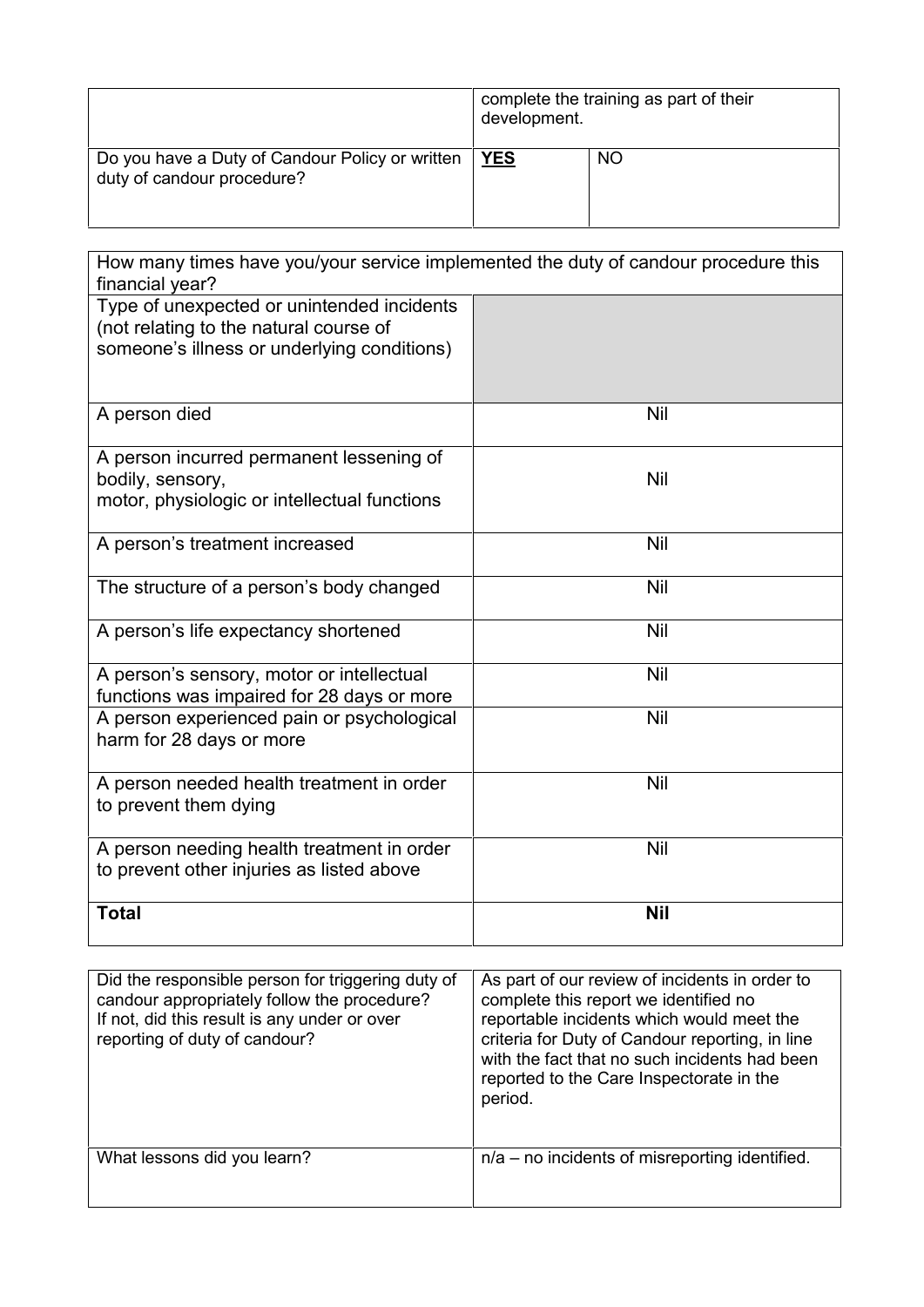| What learning & improvements have been put in<br>place as a result?                                                                                               | $n/a$ – no incidents of misreporting identified.                                                                                                                                                                                                                                                                                                                                                                                                                                                                                                                                                                                                                                                                         |
|-------------------------------------------------------------------------------------------------------------------------------------------------------------------|--------------------------------------------------------------------------------------------------------------------------------------------------------------------------------------------------------------------------------------------------------------------------------------------------------------------------------------------------------------------------------------------------------------------------------------------------------------------------------------------------------------------------------------------------------------------------------------------------------------------------------------------------------------------------------------------------------------------------|
| Did this result is a change / update to your duty<br>of candour policy / procedure?                                                                               | No.                                                                                                                                                                                                                                                                                                                                                                                                                                                                                                                                                                                                                                                                                                                      |
| How did you share lessons learned and who<br>with?                                                                                                                | $n/a$ – no incidents of misreporting identified.                                                                                                                                                                                                                                                                                                                                                                                                                                                                                                                                                                                                                                                                         |
| Could any further improvements be made?                                                                                                                           | Please see below.                                                                                                                                                                                                                                                                                                                                                                                                                                                                                                                                                                                                                                                                                                        |
| What systems do you have in place to support<br>staff to provide an apology in a person-centred<br>way and how do you support staff to enable<br>them to do this? | Where there has been a serious incident, the<br>manager is supported by the Area Manager to<br>complete an investigation, the outcome of<br>which is then shared with the resident and/or<br>nearest family member with any associated<br>learning.                                                                                                                                                                                                                                                                                                                                                                                                                                                                      |
|                                                                                                                                                                   | Going forward, MHA is reviewing the training<br>that we give to managers regarding<br>investigations to enable greater core fact<br>finding and investigation skills to include root<br>cause analysis.                                                                                                                                                                                                                                                                                                                                                                                                                                                                                                                  |
|                                                                                                                                                                   | The Quality Improvement Manager provides<br>support and advice when a serious incident<br>occurs and escalate this to the Safeguarding<br>Lead and the Head of Quality Improvement<br>where it is felt that additional support is<br>needed both in terms of investigation, liaising<br>with external authorities and communicating<br>with residents and their families. We<br>encourage honesty relating to all incidents not<br>just those that sit within the Duty of Candour<br>reporting requirements.                                                                                                                                                                                                             |
| What support do you have available for people<br>involved in invoking the procedure and those<br>who might be affected?                                           | All MHA staff have access to a support<br>network which includes Area Managers,<br>Regional Directors and Head of Housing and<br>staff are encouraged to raise any concerns or<br>issues with these individuals. Outside of line<br>management, staff have access to a range of<br>other managerial level individuals which<br>include a Safeguarding Lead, Quality<br>Improvement Manager and to local and<br>regional Chaplains. These individuals are<br>often present in the homes/schemes under<br>normal circumstances who staff do not report<br>to, but can approach should they require<br>support.<br>We also have counselling available to all staff<br>members through MHA's Employee<br>Assistance Program. |
|                                                                                                                                                                   | For any non-staff members who may be<br>affected (such as residents and / or family<br>members) we encourage all residents and                                                                                                                                                                                                                                                                                                                                                                                                                                                                                                                                                                                           |